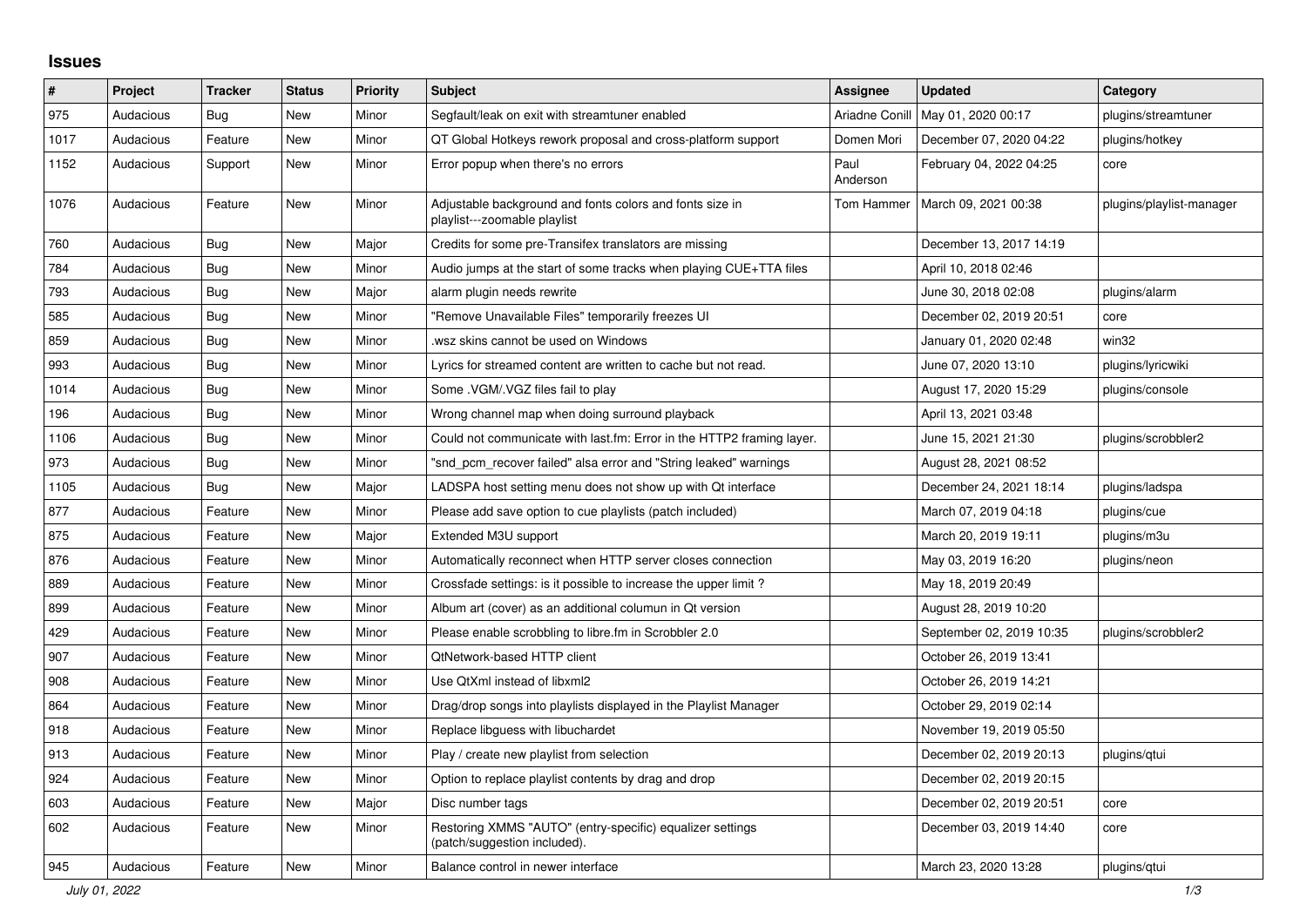| $\#$ | Project   | <b>Tracker</b> | <b>Status</b> | <b>Priority</b> | Subject                                                                                             | <b>Assignee</b> | <b>Updated</b>          | Category            |
|------|-----------|----------------|---------------|-----------------|-----------------------------------------------------------------------------------------------------|-----------------|-------------------------|---------------------|
| 943  | Audacious | Feature        | New           | Minor           | Being able to add several folders to the library, and arrange that<br>Audacious recognizes symlinks |                 | March 23, 2020 15:41    | plugins/search tool |
| 500  | Audacious | Feature        | New           | Minor           | fullscreen album art                                                                                |                 | April 08, 2020 19:17    |                     |
| 955  | Audacious | Feature        | New           | Minor           | Enqueue option                                                                                      |                 | April 09, 2020 03:54    |                     |
| 968  | Audacious | Feature        | New           | Minor           | Loop PSF files at normal loop points during repeat mode                                             |                 | April 16, 2020 03:25    | plugins/psf         |
| 909  | Audacious | Feature        | New           | Minor           | remember open/close status of equalizer and equalizer-presets<br>windows                            |                 | April 22, 2020 06:56    | libaudgui           |
| 987  | Audacious | Feature        | New           | Minor           | Closing of Search Library tool by same method as opening it                                         |                 | May 13, 2020 00:15      |                     |
| 969  | Audacious | Feature        | New           | Minor           | streamtuner plugin: Please add column-sortability, or at least sort<br>alphabetically by 1st column |                 | June 16, 2020 09:54     | plugins/streamtuner |
| 995  | Audacious | Feature        | New           | Minor           | Add star rating to songs                                                                            |                 | June 16, 2020 09:56     |                     |
| 996  | Audacious | Feature        | New           | Minor           | Refine playlists when searching (search all playlists)                                              |                 | June 16, 2020 09:58     |                     |
| 1011 | Audacious | Feature        | New           | Minor           | Visible separator of folders in the playlist                                                        |                 | July 18, 2020 16:10     |                     |
| 1013 | Audacious | Feature        | New           | Minor           | Request re Album Art using music file metatag                                                       |                 | August 03, 2020 22:48   |                     |
| 1046 | Audacious | Feature        | New           | Minor           | Add all id3v2 frames in the settings of Playlist available columns                                  |                 | December 28, 2020 21:14 | plugins/gtkui       |
| 1047 | Audacious | Feature        | New           | Minor           | Stop playing after any chosen track                                                                 |                 | December 29, 2020 01:23 |                     |
| 786  | Audacious | Feature        | New           | Minor           | Port global hotkeys plugin to Windows                                                               |                 | January 04, 2021 21:52  | plugins/hotkey      |
| 956  | Audacious | Feature        | New           | Minor           | Stream to chromecast                                                                                |                 | January 11, 2021 01:19  |                     |
| 1058 | Audacious | Feature        | New           | Minor           | Allow changing the language/locale in settings                                                      |                 | January 30, 2021 18:11  |                     |
| 1066 | Audacious | Feature        | New           | Minor           | Allow Equalizer window to be resized.                                                               |                 | February 11, 2021 10:05 |                     |
| 1067 | Audacious | Feature        | New           | Minor           | Equalizer adjustments are coarse.                                                                   |                 | February 11, 2021 10:09 |                     |
| 51   | Audacious | Feature        | New           | Minor           | Option to inhibit suspend                                                                           |                 | February 13, 2021 09:23 |                     |
| 1072 | Audacious | Feature        | New           | Minor           | QT AOSD plugin                                                                                      |                 | February 17, 2021 21:18 | plugins/aosd        |
| 1082 | Audacious | Feature        | New           | Minor           | File writer option to pad track numbers with leading zeros                                          |                 | March 31, 2021 00:15    | plugins/filewriter  |
| 1071 | Audacious | Feature        | New           | Minor           | Linkage could be improved for packagers.                                                            |                 | March 31, 2021 00:32    |                     |
| 882  | Audacious | Feature        | New           | Minor           | Consider adding vgmstream plugin                                                                    |                 | April 07, 2021 00:47    |                     |
| 883  | Audacious | Feature        | New           | Minor           | Consider adding USF plugin                                                                          |                 | April 07, 2021 01:00    |                     |
| 1088 | Audacious | Feature        | New           | Minor           | plugin: status icon: ADD option to select tray mouse Middle Click action                            |                 | April 11, 2021 12:05    | plugins/statusicon  |
| 1091 | Audacious | Feature        | New           | Minor           | Built-in lyrics support                                                                             |                 | April 28, 2021 18:24    |                     |
| 1092 | Audacious | Feature        | New           | Minor           | Reread metadata on play option                                                                      |                 | April 30, 2021 03:35    |                     |
| 1095 | Audacious | Feature        | New           | Minor           | $Ctrl + Z / R$ to undo / redo changes to playlist                                                   |                 | May 07, 2021 18:42      |                     |
| 1099 | Audacious | Feature        | New           | Minor           | Per-track ReplayGain shouldn't be enabled by default                                                |                 | May 09, 2021 13:41      |                     |
| 1096 | Audacious | Feature        | New           | Minor           | Calculate and show selection stats in the status bar                                                |                 | May 10, 2021 03:06      |                     |
| 1098 | Audacious | Feature        | New           | Minor           | Hide empty Services playlist sub-menu                                                               |                 | May 10, 2021 09:25      | libaudgui           |